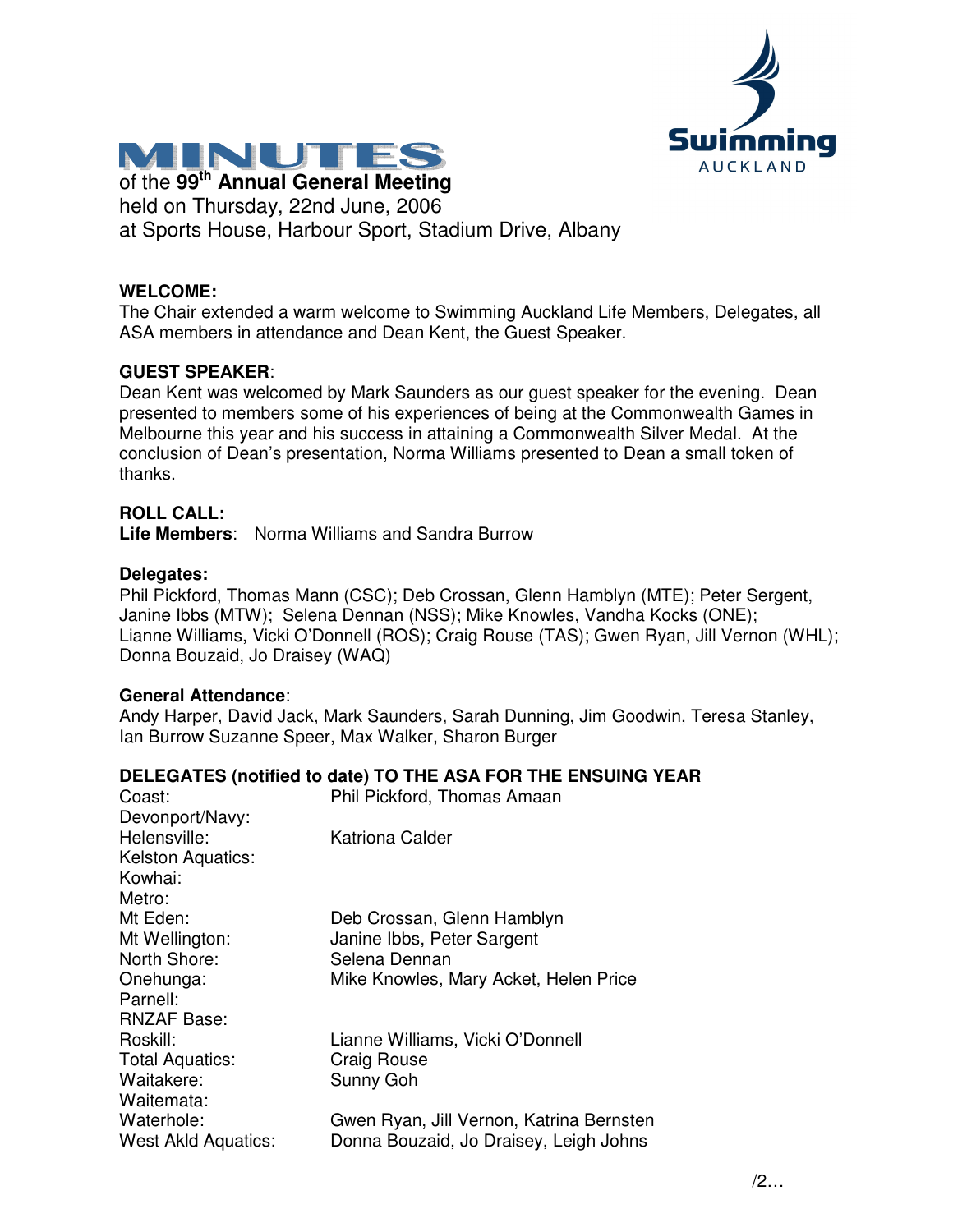## **APOLOGIES**:

John West, John Mace, Allan Green, Katriona Calder, Mark Bone, Leigh Johns, Beryl Shaw, Helen Price & Mary Acket **Moved** by Mark Saunders that apologies be accepted. **Seconded** David Jack *Carried*

## **PROXIES:**

David Jack for Leigh Johns Vandha Kocks for Mary Acket **Moved** by Mark Saunders that the proxies be accepted. **Seconded** Gwen Ryan *Carried*

## **PREVIOUS MINUTES**:

No amendments were forthcoming. **Moved** by Max Walker that the 98th Annual General Meeting be approved as a true and correct reflection of the meeting. **Seconded** Phil Pickford *Carried*

## **CONSIDERATION OF THE ASSOCIATION'S ANNUAL REPORT AND FINANCIAL STATEMENTS FOR THE YEAR ENDED 30 APRIL 2006**:

Corrections to the Annual Report:

Page 2: Life Membership and Awards add Sandra Burrow 2007 (retires) Auckland Life Member (category)

| Page 15: | Denis Blundell Trophy<br>NZ Div 2 Age Groups<br><b>Yaldhurst Shield</b><br>Duncan Laing Trophy | should be Auckland not North Shore<br>Top club North Shore<br>most gold medals Opens (not youth & opens)<br>Club with most points should read |
|----------|------------------------------------------------------------------------------------------------|-----------------------------------------------------------------------------------------------------------------------------------------------|
|          |                                                                                                | Club with most medals                                                                                                                         |

Page 40: Lucy Cammell is registered with Mt Eden not West Auckland Aquatics

**Financial Statements**: David Jack spoke to the financial accounts and noted a couple of points:

- Entries were up compared with the 2005 year
- Net situation is \$20,000.00
- Investment with ANZ should be noted as \$113,210.07 not \$99,155
- Auckland Swimming is still in a very strong position

**Moved** by David Jack that the adoption of the financial statements subject to the Auditor's report, be accepted. **Seconded** Craig Rouse *Carried*

## **ADDRESS BY THE CHAIR**:

Mark presented his report and reiterated to the members the goal of Swimming Auckland being the significant sport in Auckland by 2010. The board has to be forward thinking in setting plans to ensure the sport of swimming in Auckland remains a chosen sport.

The Board is aware of the issues clubs are having with obtaining and retaining pool space and the lack of this around the Auckland area. The board has lobbied 4 Councils and is working with ARPASS to create better use of facilities and to ascertain where the requirement is to build new facilities.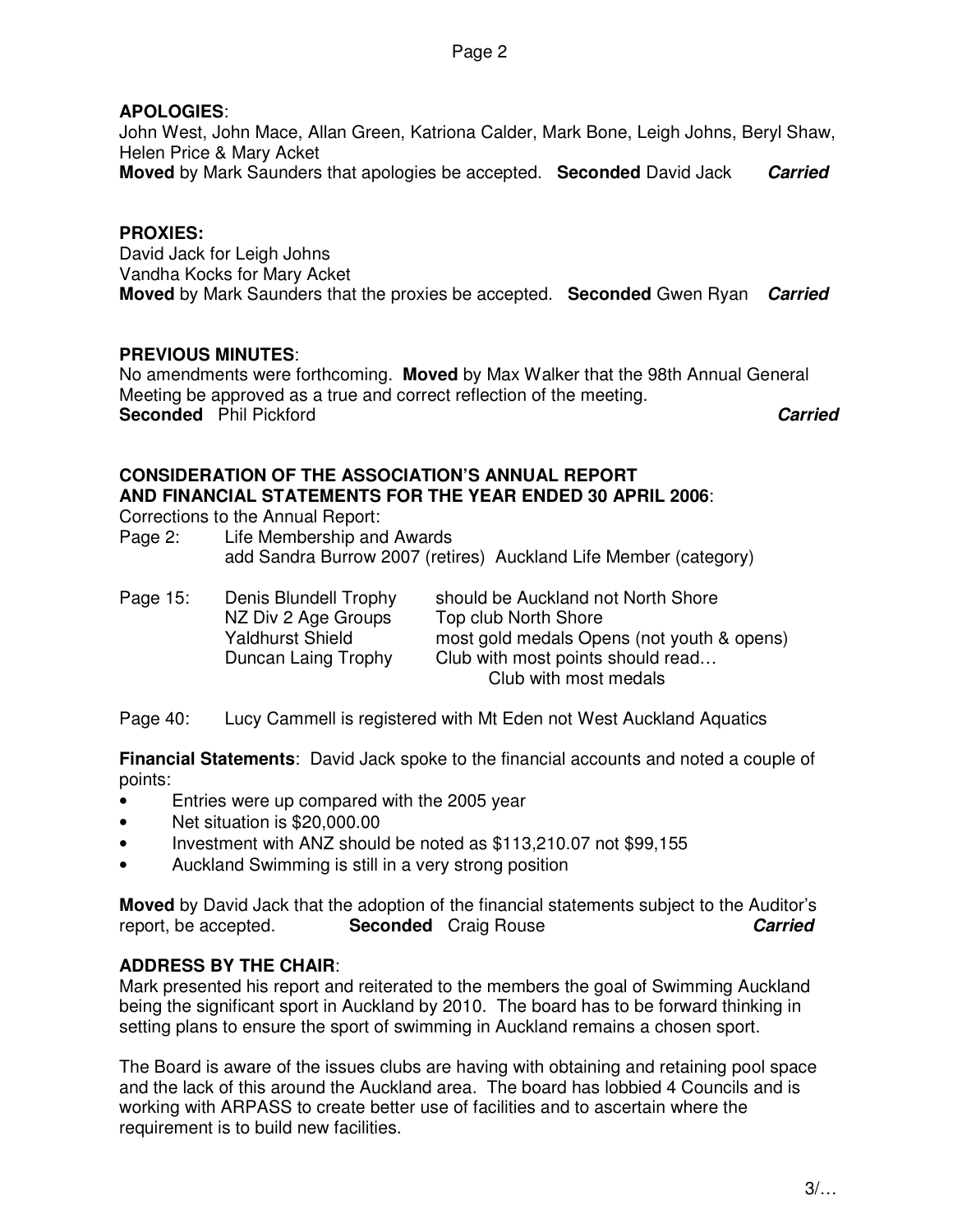Mark pointed out that to achieve our strategic objectives, all clubs need to continue to support the board and the staff. Swimming Auckland is not just the board and staff it is all members.

Mark concluded that while Swimming Auckland is definitely on the way to achieving our goal of significant sport in Auckland by 2010 we need to keep moving forward, work together and have people working at all levels.

**Moved** by Mark Saunders that his report be accepted. **Seconded** David Jack *Carried*

### **Report on ARPASS**

Mark Saunders called on Sarah Dunning to speak to the members on the outline and functions of ARPASS. Main points noted:

- $\geq$  ARPASS stands for Auckland Regional Physical Activity & Sport Strategy<br>  $\geq$  Seven councils and sports trusts trying to get some common ground on fa
- Seven councils and sports trusts trying to get some common ground on facilities.
- $\triangleright$  Aquatics facilities is the key issue for the Auckland region.
- $\triangleright$  It is an aquatics facility study which includes swimming, water polo, diving, synchronised swimming, disability swimming, underwater hockey.
- $\triangleright$  Consultant has been employed to do this work.

#### **ELECTION OF OFFICERS:**

| <b>Office</b>                                | <b>Nominee</b> |                             |                |  |  |
|----------------------------------------------|----------------|-----------------------------|----------------|--|--|
| <b>President</b>                             | Norma Williams | Jan Cameron / Toni Bayliffe | <b>Elected</b> |  |  |
| <b>Board Member</b>                          | Mark Saunders  | Donna Bouzaid / Jo Draisey  | <b>Elected</b> |  |  |
| (3 required)                                 | Selena Dennan  | Phil Mitchell / Jan Cameron | <b>Elected</b> |  |  |
| Registrar                                    | Norma Williams | Jan Cameron / Phil Mitchell | <b>Elected</b> |  |  |
| These nominations were all carried unapposed |                |                             |                |  |  |

### **These nominations were all carried unapposed**

| <b>Competitive Swim Group</b><br>Moved P Pickford / J Bluck                                                                                | the election of Mihai Mandache to the CSG Group                                                            |                                                                                  |
|--------------------------------------------------------------------------------------------------------------------------------------------|------------------------------------------------------------------------------------------------------------|----------------------------------------------------------------------------------|
| Coaches Appointed:                                                                                                                         | Gwen Ryan / Glenn Hamblyn<br>Dan Feisst                                                                    | to the CSG Group                                                                 |
| <b>Events Management Group</b><br>Moved G Ryan / J Vernon<br>Moved J Draisey / D Bouzaid                                                   | the election of K Bernsten<br>the election of M Knowles                                                    | to the EMG Group<br>to the EMG Group                                             |
| <b>Technical Group</b><br>Moved G Ryan / J Vernon<br>Moved G Ryan / K Bernsten<br>Moved W Gifford / J Jones<br>Moved D Bouzaid / J Draisey | the election of R Campey<br>the election of J Vernon<br>the election of C Rouse<br>the election of L Johns | to the Tech Group<br>to the Tech Group<br>to the Tech Group<br>to the Tech Group |
| <b>Technology Group</b><br>Moved D Bouzaid / L Johns                                                                                       | the election of J Draisey                                                                                  | to the Tn/ogy Group                                                              |
| <b>Awards Committee</b><br>Moved by A Harper / J Goodwin                                                                                   | the election of Jan Fulton                                                                                 | Elected                                                                          |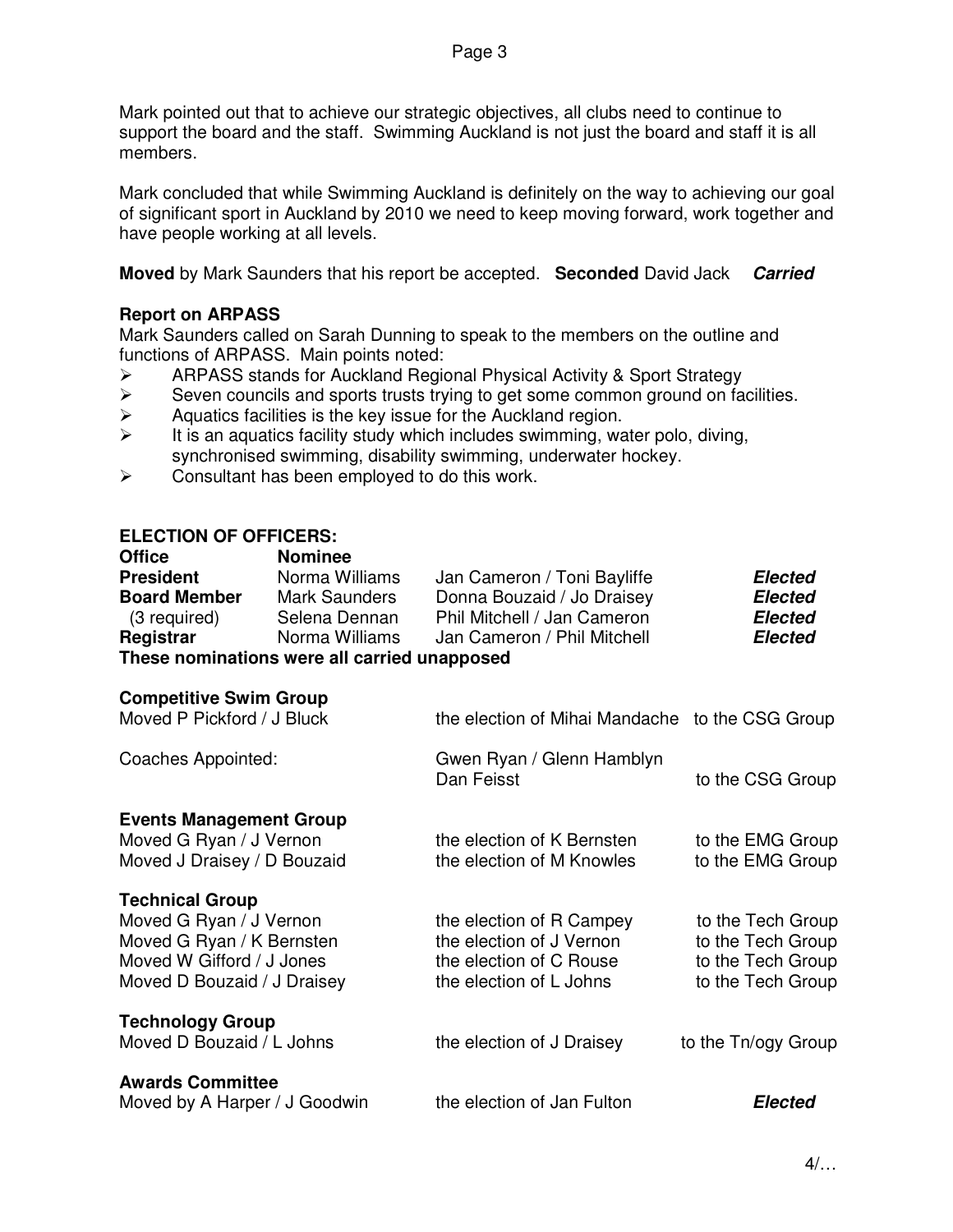Page 4

## **CONSIDERATION OF LIFE MEMBERSHIP AND AWARDS COMMITTEE REPORT:**

Presented by Andy Harper:

Andy sought the support of clubs to forward names of their members for awards.

Andy then presented the following Awards:

| Moved Andy Harper / Gwen Ryan     | that an Auckland Life Membership Award<br>be presented to John West     | <b>Carried</b> |
|-----------------------------------|-------------------------------------------------------------------------|----------------|
| Moved Andy Harper / Gwen Ryan     | that an Auckland Honours Service Award<br>be presented to Shirley McKay | <b>Carried</b> |
| Moved Andy Harper / Ian Burrow    | that an Auckland Service Award<br>be presented Mark Bone                | <b>Carried</b> |
| Moved Andy Harper / David Jack    | that an Auckland Service Award<br>be presented to Mark Saunders         | <b>Carried</b> |
| Moved Andy Harper / Jo Draisey    | that an Auckland Service Award<br>be presented to Leigh Johns           | <b>Carried</b> |
| Moved Andy Harper / Sandra Burrow | that an Auckland Service Award<br>be presented to Kevin Greenfield      | <b>Carried</b> |

## **CONSIDERATION OF RECOMMENDATIONS AND REMITS:**

The following remit had been received for consideration.

## 1. **Rule 9.02.5 Order of Business**

That item number 1 "The tabling of a copy of the Auditor's Report for Clubs" be deleted.

## 2. **Rule 12.06.2 Club Accounts**

This rule containing three (3) paragraphs be deleted in its entirety and in its place the following:

## **"Rule 12.06.2 Voting at the Annual General Meeting**

For the purpose of voting at the Annual General Meeting, Clubs must have paid the club affiliation fee and registration fees for individual members due under the preceding Rules 12.02 and 12.03, or have met the provisions of Rule 12.05.1."

David Jack spoke regarding the remits.

The proposed remits came about due to investigation of auditor's costs. The Board acknowledged that costs were high and this could be a considerable imposition for clubs. The Board realised that clubs' constitutions needed to be considered as not all clubs have stipulated the need to have their accounts audited. The Board did not want this to preclude clubs from voting at meetings, hence, the remit to delete Rule 9.02.5.

The requirement as shown in remit Rule 12.06.2 is for clubs to have paid their annual affiliation fee.

**The Board moves change Seconded** Phil Pickford. *Carried*